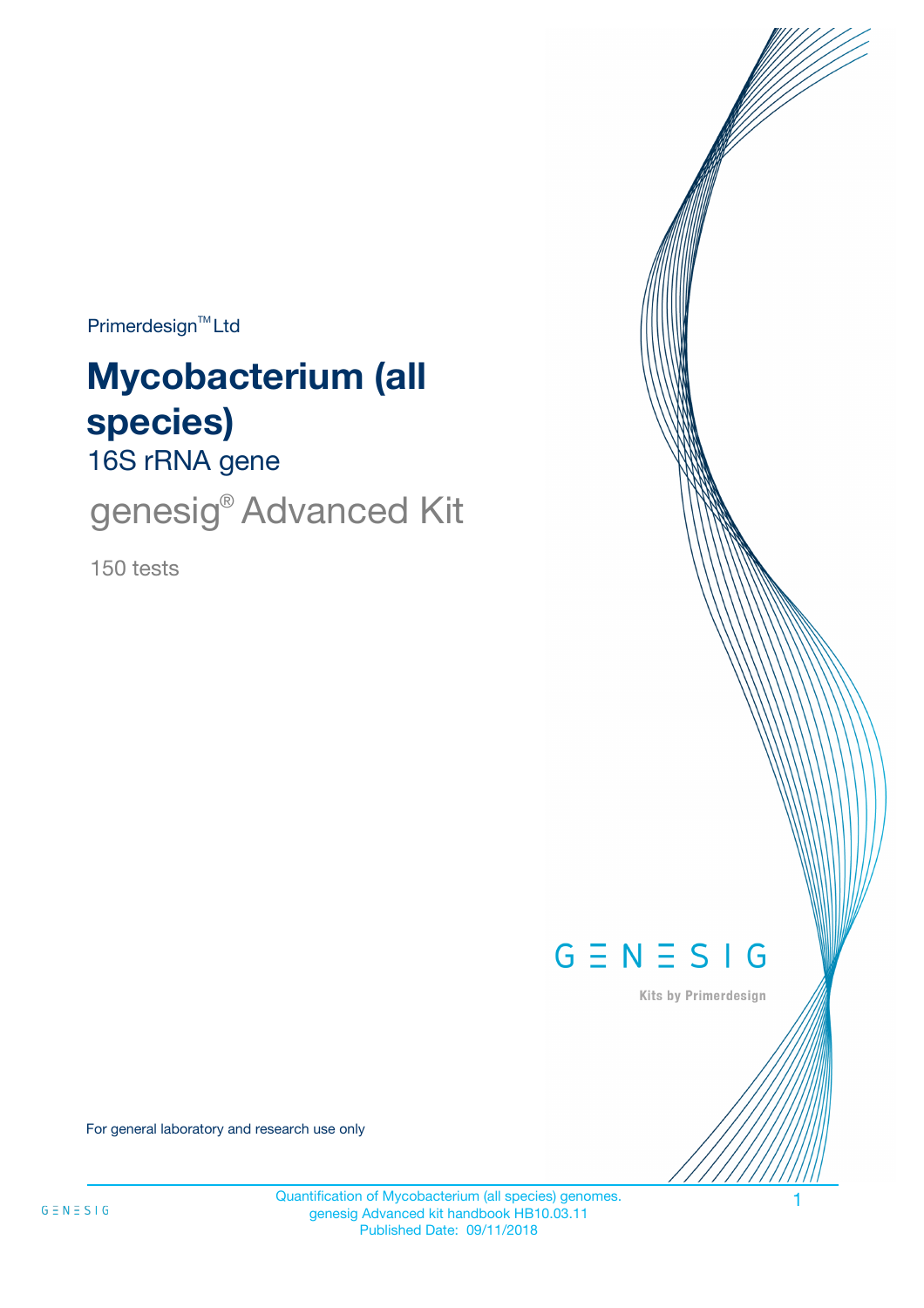## Introduction to Mycobacterium (all species)

Mycobacteria are gram-positive, catalase positive, non-motile, non-spore forming rod-shaped bacteria. The bacteria are 0.2-0.6 µm wide and 1.0-10 µm long and can have various colony morphologies; rough or smooth and can appear white-orange-pink. Mycobacteria are primarily aerobic however there are some species which are microaerophilic.

Mycobacteria have thick hydrophobic cell walls consisting of four layers, the inside layer is formed from peptidoglycan and the outer three of lipids. Lipid layers confer resistance to acidic and alkaline environments, and make the cell impermeable to basic dyes.

Mycobacterium tuberculosis is the most clinically important mycobacterium species as it causes tuberculosis in humans, Mycobacterium africanum causes tuberculosis in humans in central Africa and Mycobacterium bovis is able to cause tuberculosis in both cattle and humans. These three species are genetically similar and comprise the Mycobacterium tuberculosis complex (these are all obligate pathogens which require a mammalian host). Other pathogenic mycobacteria species are grouped into the Mycobacterium avium complex (MAC) and non-tuberculosis mycobacteria (NTM). Infections by these species particularly affect immunosuppressed individuals.

Most of the identified Mycobacterium species are opportunistic environmental pathogens (considered opportunistic saprophytes) found in soil and water. These species can be further divided into two groups, slow growing mycobacteria (for example MAC) and rapidly growing mycobacteria (formerly known as atypical mycobacteria).

Real-time PCR can be used for the rapid detection of mycobacteria species.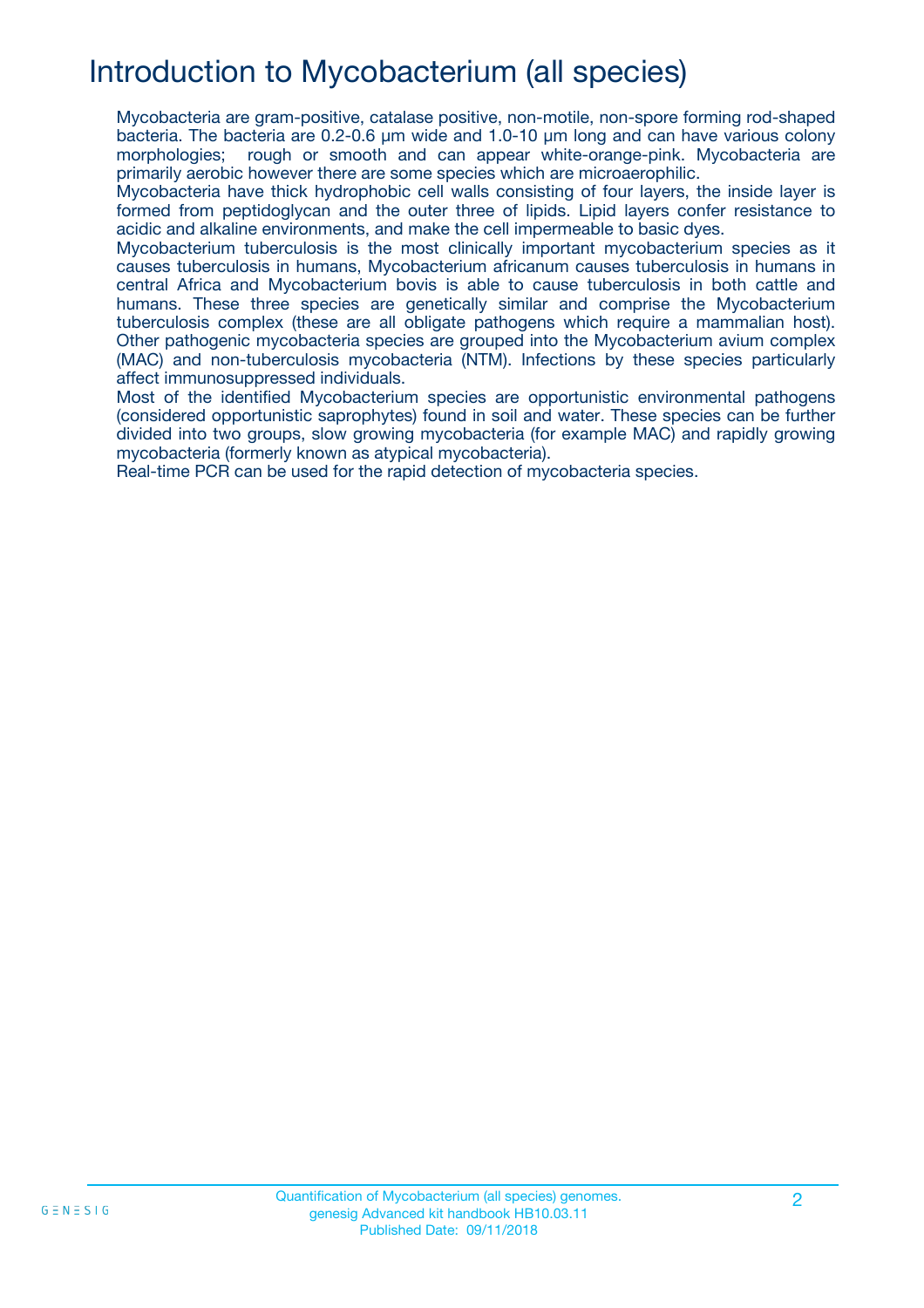## **Specificity**

The Primerdesign genesig Kit for Mycobacterium (all species) (Mycobacterium\_spp) genomes is designed for the in vitro quantification of Mycobacterium\_spp genomes. The kit is designed to have a broad detection profile. Specifically, the primers represent 100% homology with over 95% of the NCBI database reference sequences available at the time of design.

The dynamics of genetic variation means that new sequence information may become available after the initial design. Primerdesign periodically reviews the detection profiles of our kits and when required releases new versions.

The design for this Mycobacterium assay is based on the paper: Radomski N, et al. 2010. Development of a real-time qPCR method for detection and enumeration of Mycobacterium spp. in surface water. Appl. Environ. Microbiol. 76: 7348–7351.

All mycobacterium strain detection cannot be guaranteed. In silico analysis of the assay detection profile shows cross reactivity with a number of species belonging to the genera Rhodococcus and Nocardia at low efficiency.

If you require further information, or have a specific question about the detection profile of this kit then please send an e.mail to enquiry@primerdesign.co.uk and our bioinformatics team will answer your question.

ecies and<br>be detect

| lycobacterium strains of the following species<br>ere detected during wet testing of the assay | Based on the paper, non-target species<br>genera which are predicted to not be de |
|------------------------------------------------------------------------------------------------|-----------------------------------------------------------------------------------|
| sed in the paper and so should be detected by<br>is assay:                                     | by this assay include:                                                            |
| Laustroafricanum                                                                               | Acinetobacter                                                                     |
| 1. avium subsp. avium                                                                          | Aeromonas                                                                         |
| 1. boyis BCG                                                                                   | Arthrobacter                                                                      |
| 1. chelonae subsp. abscessus                                                                   | Aspergillus                                                                       |
| 1. chelonae subsp. chelonae                                                                    | <b>Bacillus</b>                                                                   |
| 1. gordonae                                                                                    | <b>Brevundimonas</b>                                                              |
| 1. fortuitum subsp. fortuitum                                                                  | Escherishia                                                                       |
| I. insubricum                                                                                  | Flavobacterium                                                                    |
| 1. intracellulare                                                                              | Kocuria                                                                           |
| I. kansasii                                                                                    | Leuclercia                                                                        |
| I. llatzerense                                                                                 | Leucobacter                                                                       |
| 1. marinum                                                                                     | Microbacterium                                                                    |
| 1. mucogenicum                                                                                 | Micrococcus                                                                       |
| 1. peregrinum                                                                                  | Penicillium                                                                       |
| 1. porcinum                                                                                    | Pseudomonas                                                                       |
| 1. scrofulaceum                                                                                | Rhodococcus                                                                       |
| I. setense                                                                                     | Staphylococcus                                                                    |
| I. simiae                                                                                      | Serracia                                                                          |
| 1. smegmatis                                                                                   | Solibacillus                                                                      |
| I. terrae                                                                                      | Streptomyces                                                                      |
| 1. tuberculosis                                                                                | Trichoderma                                                                       |
| 1. ulcerans                                                                                    | Corynebacterium glutamicum                                                        |
| 1. xenopi                                                                                      | Corynebacterium ammoniagenes                                                      |
|                                                                                                | Corynebacterium pseudodiphtheriticum                                              |
|                                                                                                | Helicobacter pylori                                                               |
|                                                                                                | Nocardia cerradoensis                                                             |
|                                                                                                | Nocardia farcinica                                                                |
|                                                                                                |                                                                                   |

locardia cummid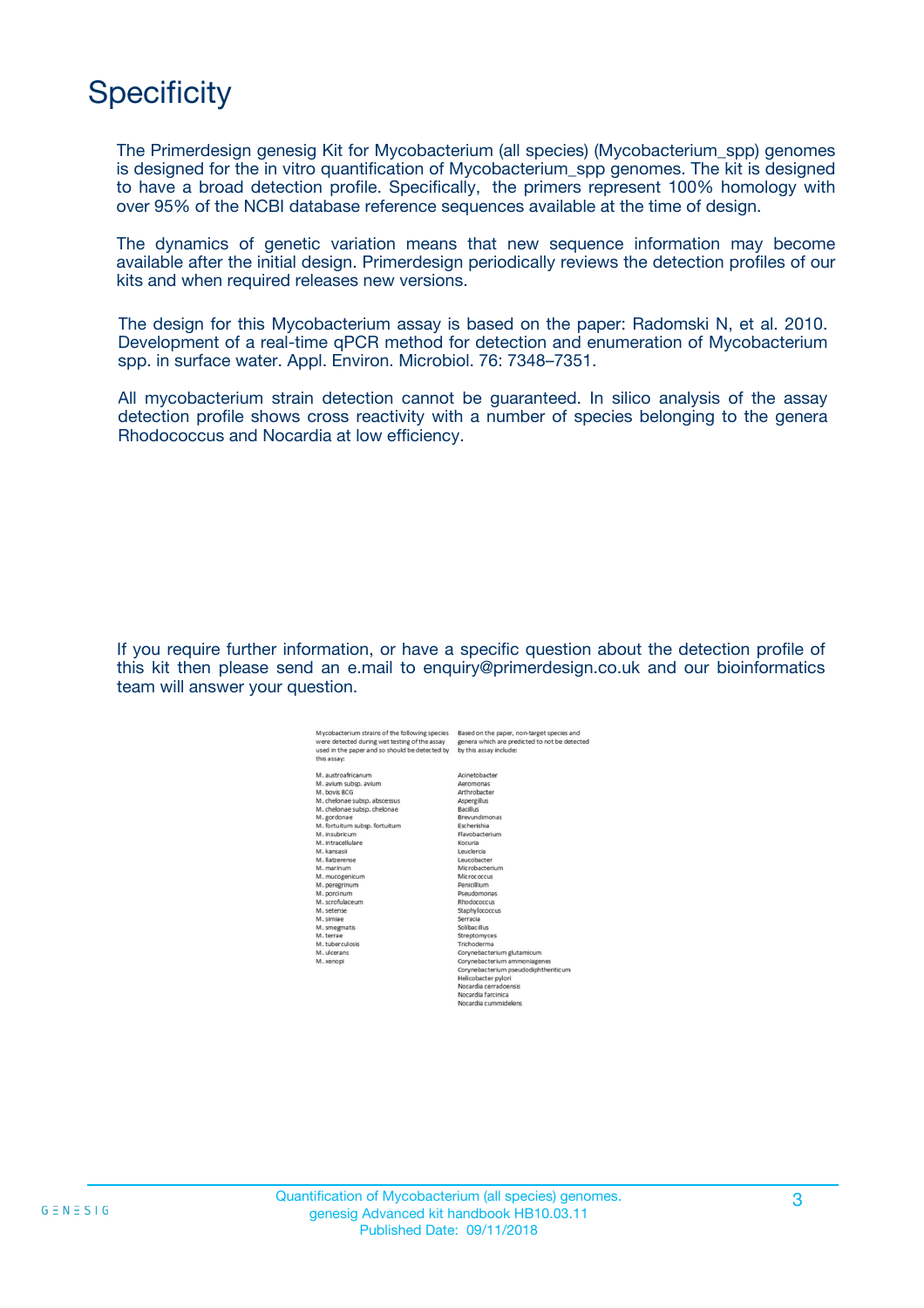## Kit contents

- **Mycobacterium\_spp specific primer/probe mix (150 reactions BROWN)** FAM labelled
- **Mycobacterium\_spp positive control template (for Standard curve RED)**
- **Internal extraction control primer/probe mix (150 reactions BROWN)** VIC labelled as standard
- **Internal extraction control DNA (150 reactions BLUE)**
- **Endogenous control primer/probe mix (150 reactions BROWN)** FAM labelled
- **RNase/DNase free water (WHITE)** for resuspension of primer/probe mixes
- **Template preparation buffer (YELLOW)** for resuspension of internal control template, positive control template and standard curve preparation

### Reagents and equipment to be supplied by the user

#### **Real-time PCR Instrument**

#### **Extraction kit**

This kit is recommended for use with genesig Easy DNA/RNA extraction kit. However, it is designed to work well with all processes that yield high quality RNA and DNA with minimal PCR inhibitors.

#### **oasig**TM **lyophilised or Precision**®**PLUS 2X qPCR Master Mix**

This kit is intended for use with oasig or PrecisionPLUS2X qPCR Master Mix.

**Pipettors and Tips**

**Vortex and centrifuge**

#### **Thin walled 1.5 ml PCR reaction tubes**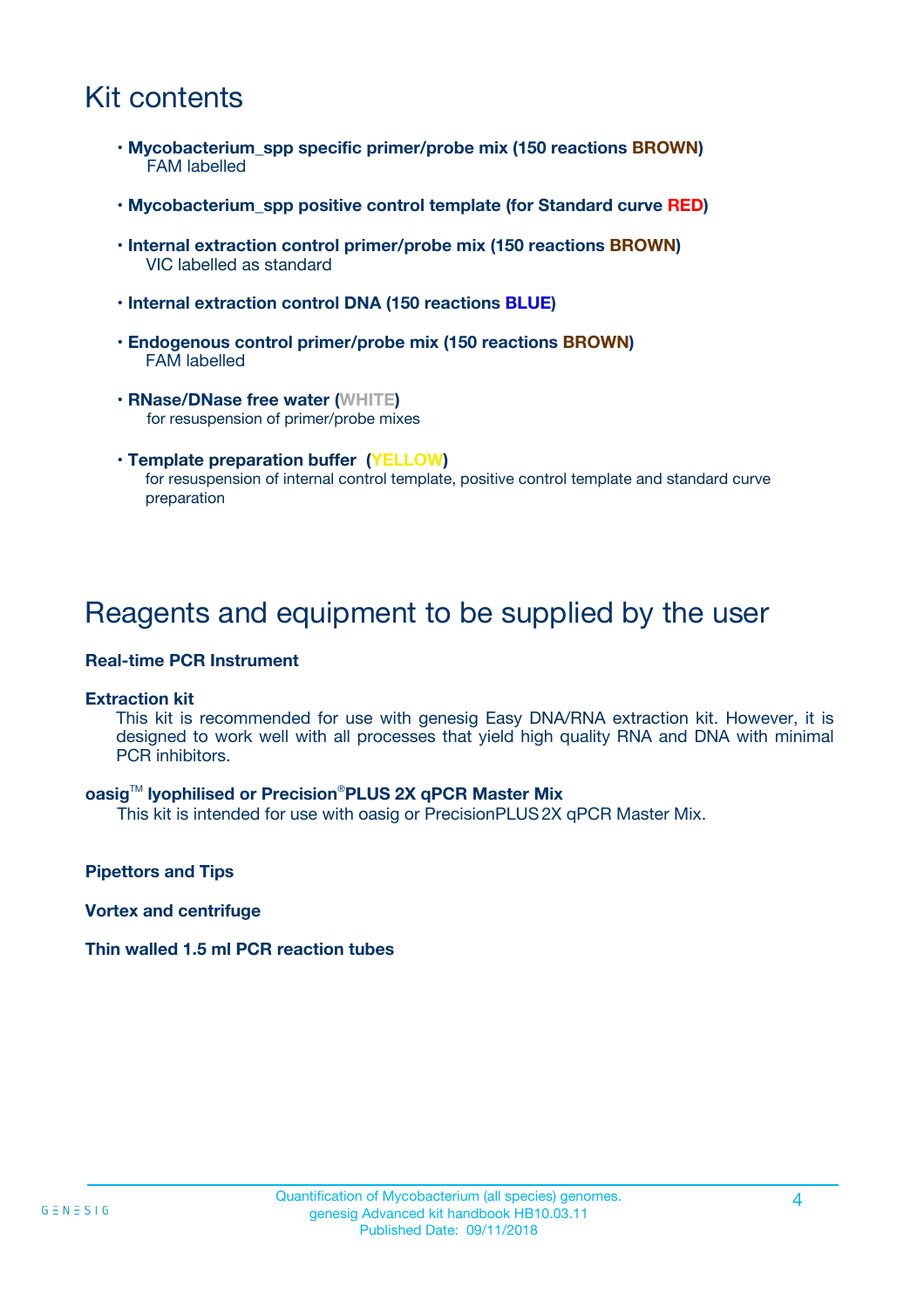### Kit storage and stability

This kit is stable at room temperature but should be stored at -20ºC on arrival. Once the lyophilised components have been resuspended they should not be exposed to temperatures above -20°C for longer than 30 minutes at a time and unnecessary repeated freeze/thawing should be avoided. The kit is stable for six months from the date of resuspension under these circumstances.

If a standard curve dilution series is prepared this can be stored frozen for an extended period. If you see any degradation in this serial dilution a fresh standard curve can be prepared from the positive control.

Primerdesign does not recommend using the kit after the expiry date stated on the pack.

### Suitable sample material

All kinds of sample material suited for PCR amplification can be used. Please ensure the samples are suitable in terms of purity, concentration, and DNA integrity (An internal PCR control is supplied to test for non specific PCR inhibitors). Always run at least one negative control with the samples. To prepare a negative-control, replace the template DNA sample with RNase/DNase free water.

### Dynamic range of test

Under optimal PCR conditions genesig Mycobacterium\_spp detection kits have very high priming efficiencies of >95% and can detect less than 100 copies of target template.

### Notices and disclaimers

This product is developed, designed and sold for research purposes only. It is not intended for human diagnostic or drug purposes or to be administered to humans unless clearly expressed for that purpose by the Food and Drug Administration in the USA or the appropriate regulatory authorities in the country of use. During the warranty period Primerdesign genesig detection kits allow precise and reproducible data recovery combined with excellent sensitivity. For data obtained by violation to the general GLP guidelines and the manufacturer's recommendations the right to claim under guarantee is expired. PCR is a proprietary technology covered by several US and foreign patents. These patents are owned by Roche Molecular Systems Inc. and have been sub-licensed by PE Corporation in certain fields. Depending on your specific application you may need a license from Roche or PE to practice PCR. Additional information on purchasing licenses to practice the PCR process may be obtained by contacting the Director of Licensing at Roche Molecular Systems, 1145 Atlantic Avenue, Alameda, CA 94501 or Applied Biosystems business group of the Applera Corporation, 850 Lincoln Centre Drive, Foster City, CA 94404. In addition, the 5' nuclease assay and other homogeneous amplification methods used in connection with the PCR process may be covered by U.S. Patents 5,210,015 and 5,487,972, owned by Roche Molecular Systems, Inc, and by U.S. Patent 5,538,848, owned by The Perkin-Elmer Corporation.

## Trademarks

Primerdesign™ is a trademark of Primerdesign Ltd.

genesig $^\circledR$  is a registered trademark of Primerdesign Ltd.

The PCR process is covered by US Patents 4,683,195, and 4,683,202 and foreign equivalents owned by Hoffmann-La Roche AG. BI, ABI PRISM® GeneAmp® and MicroAmp® are registered trademarks of the Applera Genomics (Applied Biosystems Corporation). BIOMEK® is a registered trademark of Beckman Instruments, Inc.; iCycler™ is a registered trademark of Bio-Rad Laboratories, Rotor-Gene is a trademark of Corbett Research. LightCycler™ is a registered trademark of the Idaho Technology Inc. GeneAmp®, TaqMan® and AmpliTaqGold® are registered trademarks of Roche Molecular Systems, Inc., The purchase of the Primerdesign™ reagents cannot be construed as an authorization or implicit license to practice PCR under any patents held by Hoffmann-LaRoche Inc.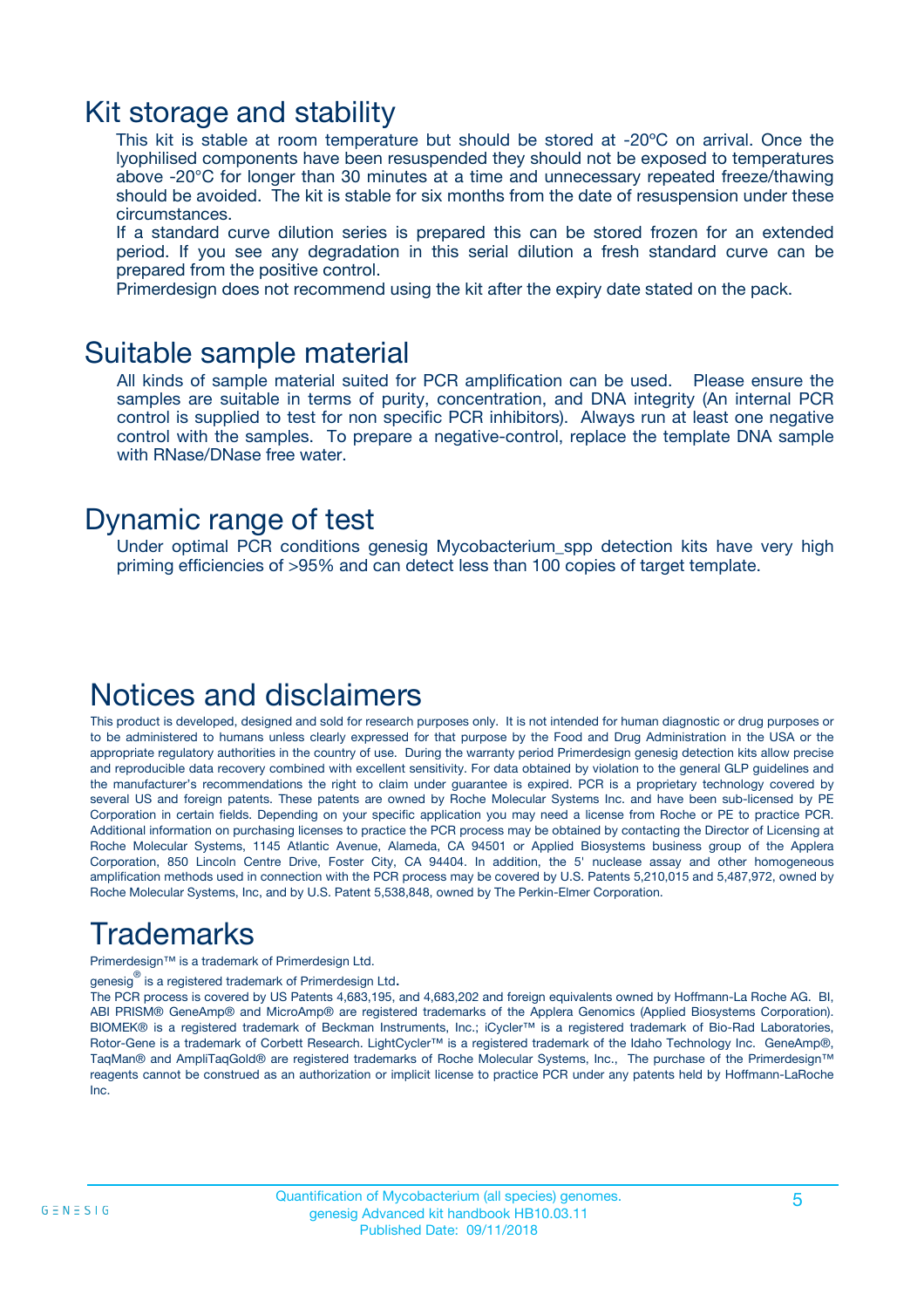## Principles of the test

#### **Real-time PCR**

A Mycobacterium\_spp specific primer and probe mix is provided and this can be detected through the FAM channel.

The primer and probe mix provided exploits the so-called TaqMan® principle. During PCR amplification, forward and reverse primers hybridize to the Mycobacterium\_spp DNA. A fluorogenic probe is included in the same reaction mixture which consists of a DNA probe labeled with a 5`-dye and a 3`-quencher. During PCR amplification, the probe is cleaved and the reporter dye and quencher are separated. The resulting increase in fluorescence can be detected on a range of qPCR platforms.

#### **Positive control**

For copy number determination and as a positive control for the PCR set up, the kit contains a positive control template. This can be used to generate a standard curve of Mycobacterium spp copy number / Cq value. Alternatively the positive control can be used at a single dilution where full quantitative analysis of the samples is not required. Each time the kit is used, at least one positive control reaction must be included in the run. A positive result indicates that the primers and probes for detecting the target Mycobacterium spp gene worked properly in that particular experimental scenario. If a negative result is obtained the test results are invalid and must be repeated. Care should be taken to ensure that the positive control does not contaminate any other kit component which would lead to falsepositive results. This can be achieved by handling this component in a Post PCR environment. Care should also be taken to avoid cross-contamination of other samples when adding the positive control to the run. This can be avoided by sealing all other samples and negative controls before pipetting the positive control into the positive control well.

#### **Negative control**

To validate any positive findings a negative control reaction should be included every time the kit is used. For this reaction the RNase/DNase free water should be used instead of template. A negative result indicates that the reagents have not become contaminated while setting up the run.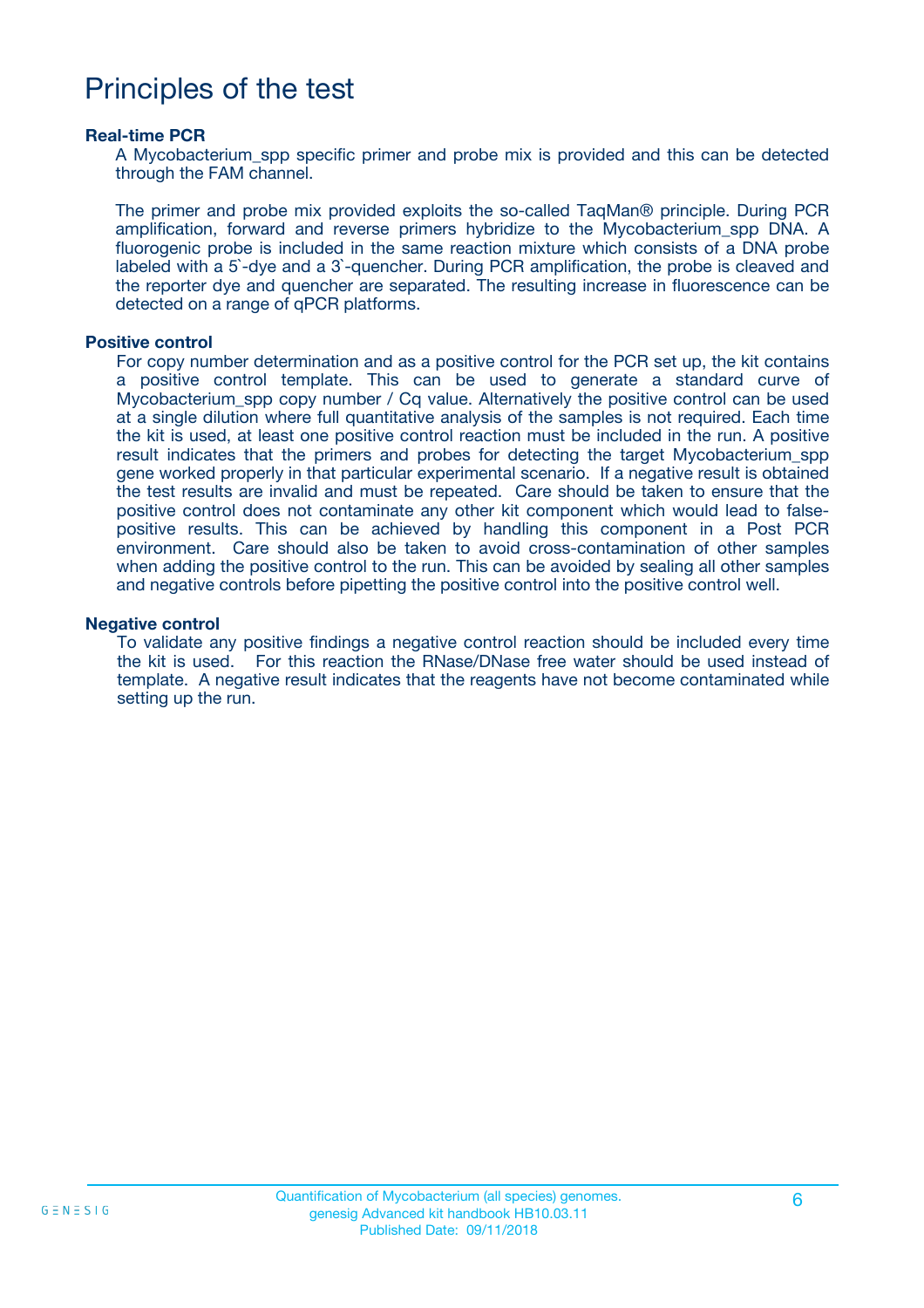#### **Internal DNA extraction control**

When performing DNA extraction, it is often advantageous to have an exogenous source of DNA template that is spiked into the lysis buffer. This control DNA is then co-purified with the sample DNA and can be detected as a positive control for the extraction process. Successful co-purification and qPCR for the control DNA also indicates that PCR inhibitors are not present at a high concentration.

A separate primer and probe mix are supplied with this kit to detect the exogenous DNA using qPCR. The primers are present at PCR limiting concentrations which allows multiplexing with the target sequence primers. Amplification of the control DNA does not interfere with detection of the Mycobacterium spp target DNA even when present at low copy number. The Internal control is detected through the VIC channel and gives a Cq value of 28+/-3.

#### **Endogenous control**

To confirm extraction of a valid biological template, a primer and probe mix is included to detect an endogenous gene. Detection of the endogenous control is through the FAM channel and it is NOT therefore possible to perform a multiplex with the Mycobacterium\_spp primers. A poor endogenous control signal may indicate that the sample did not contain sufficient biological material.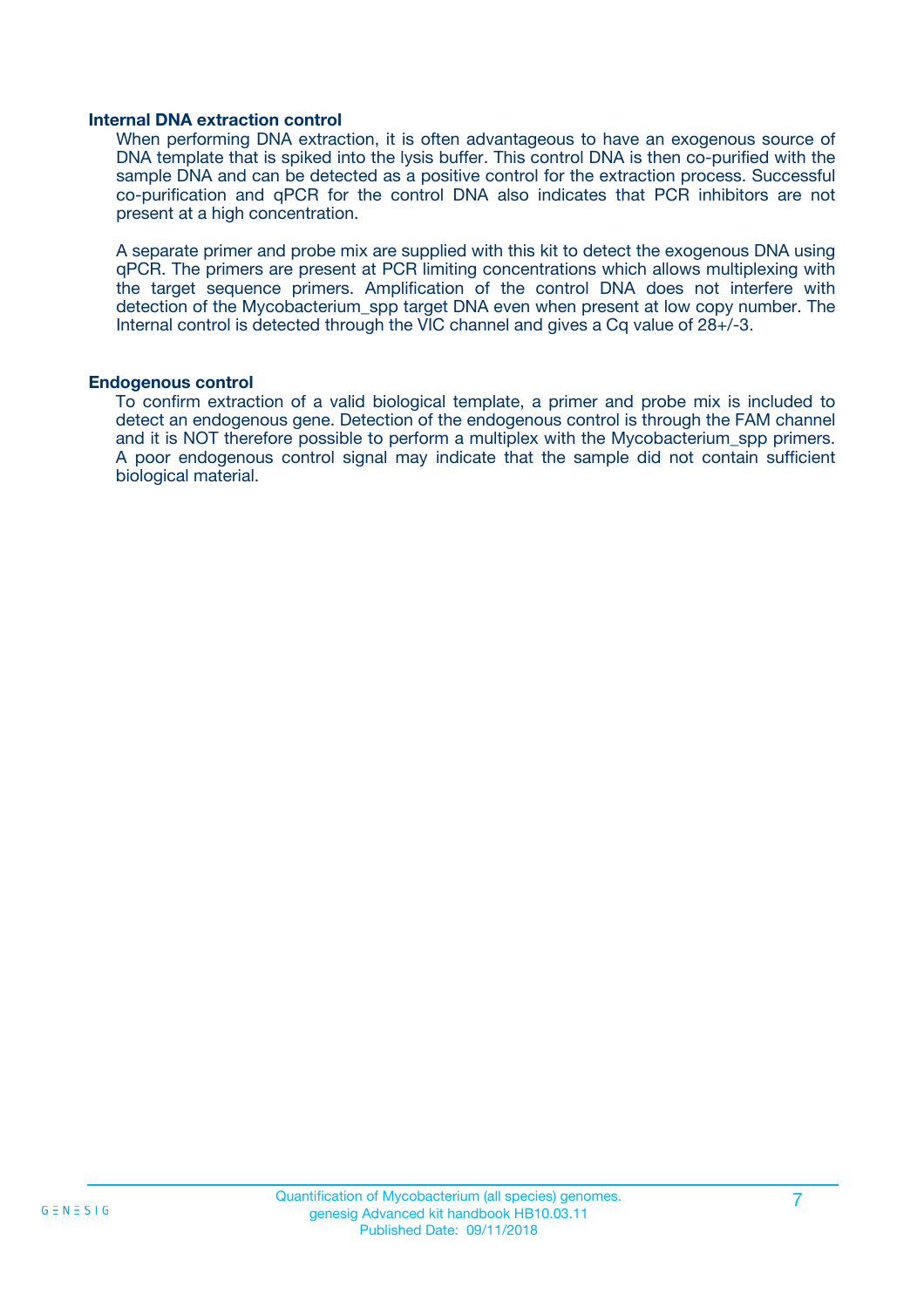### Resuspension protocol

To minimize the risk of contamination with foreign DNA, we recommend that all pipetting be performed in a PCR clean environment. Ideally this would be a designated PCR lab or PCR cabinet. Filter tips are recommended for all pipetting steps.

- **1. Pulse-spin each tube in a centrifuge before opening.** This will ensure lyophilised primer and probe mix is in the base of the tube and is not spilt upon opening the tube.
- **2. Resuspend the primer/probe mixes in the RNase/DNase free water supplied, according to the table below:**

To ensure complete resuspension, vortex each tube thoroughly.

| Component - resuspend in water                       |             |  |
|------------------------------------------------------|-------------|--|
| <b>Pre-PCR pack</b>                                  |             |  |
| Mycobacterium_spp primer/probe mix (BROWN)           | $165$ µl    |  |
| Internal extraction control primer/probe mix (BROWN) | $165$ $\mu$ |  |
| Endogenous control primer/probe mix (BROWN)          | $165$ µl    |  |

**3. Resuspend the internal control template and positive control template in the template preparation buffer supplied, according to the table below:** To ensure complete resuspension, vortex each tube thoroughly.

| Component - resuspend in template preparation buffer |  |  |
|------------------------------------------------------|--|--|
| <b>Pre-PCR heat-sealed foil</b>                      |  |  |
| Internal extraction control DNA (BLUE)               |  |  |
| <b>Post-PCR heat-sealed foil</b>                     |  |  |
| Mycobacterium_spp Positive Control Template (RED) *  |  |  |

\* This component contains high copy number template and is a VERY significant contamination risk. It must be opened and handled in a separate laboratory environment, away from the other components.

### DNA extraction

The internal extraction control DNA can be added either to the DNA lysis/extraction buffer or to the DNA sample once it has been resuspended in lysis buffer.

**DO NOT add the internal extraction control DNA directly to the unprocessed biological sample as this will lead to degradation and a loss in signal.**

- **1. Add 4µl of the Internal extraction control DNA (BLUE) to each sample in DNA lysis/extraction buffer per sample.**
- **2. Complete DNA extraction according to the manufacturers protocols.**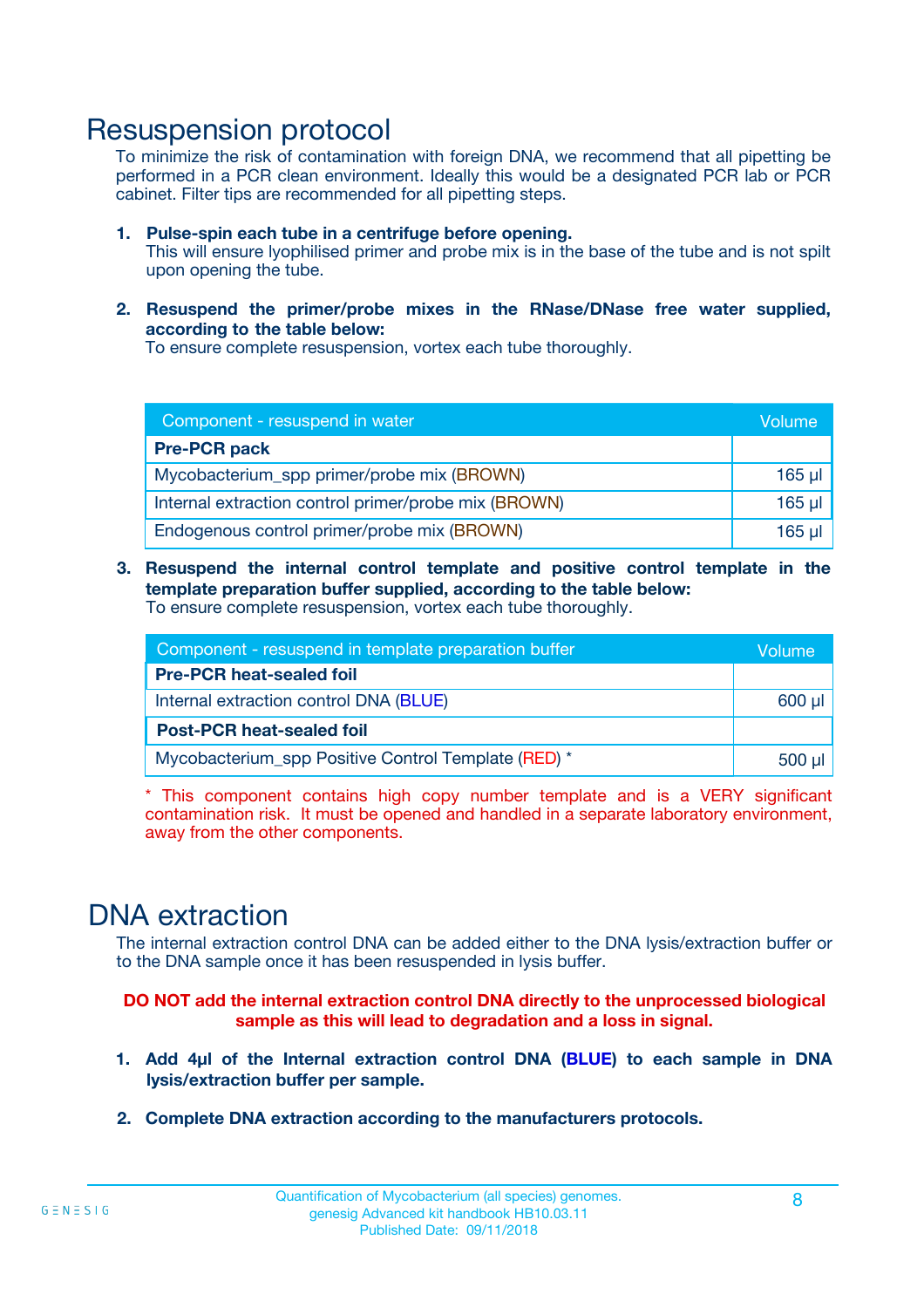## qPCR detection protocol

**1. For each DNA sample prepare a reaction mix according to the table below:** Include sufficient reactions for positive and negative controls.

| Component                                            | Volume   |
|------------------------------------------------------|----------|
| oasig or PrecisionPLUS 2X qPCR Master Mix            | 10 $\mu$ |
| Mycobacterium_spp primer/probe mix (BROWN)           | 1 µl     |
| Internal extraction control primer/probe mix (BROWN) |          |
| <b>RNase/DNase free water (WHITE)</b>                | $3 \mu$  |
| <b>Final Volume</b>                                  |          |

**2. For each DNA sample prepare an endogenous control reaction according to the table below (Optional):**

**This control reaction will provide useful information regarding the quality of the biological sample.**

| Component                                   | Volume   |
|---------------------------------------------|----------|
| oasig or PrecisionPLUS 2X qPCR Master Mix   | $10 \mu$ |
| Endogenous control primer/probe mix (BROWN) | 1 µI     |
| <b>RNase/DNase free water (WHITE)</b>       | $4 \mu$  |
| <b>Final Volume</b>                         | 15 µl    |

- **3. Pipette 15µl of each mix into individual wells according to your qPCR experimental plate set up.**
- **4. Prepare sample DNA templates for each of your samples.**
- **5. Pipette 5µl of DNA template into each well, according to your experimental plate set up.**

For negative control wells use 5µl of RNase/DNase free water. The final volume in each well is 20ul.

**6. If a standard curve is included for quantitative analysis, prepare a reaction mix according to the table below:**

| Component                                  | Volume          |
|--------------------------------------------|-----------------|
| oasig or PrecisionPLUS 2X qPCR Master Mix  | 10 $\mu$        |
| Mycobacterium_spp primer/probe mix (BROWN) | 1 µl            |
| <b>RNase/DNase free water (WHITE)</b>      | $4 \mu$         |
| <b>Final Volume</b>                        | 15 <sub>µ</sub> |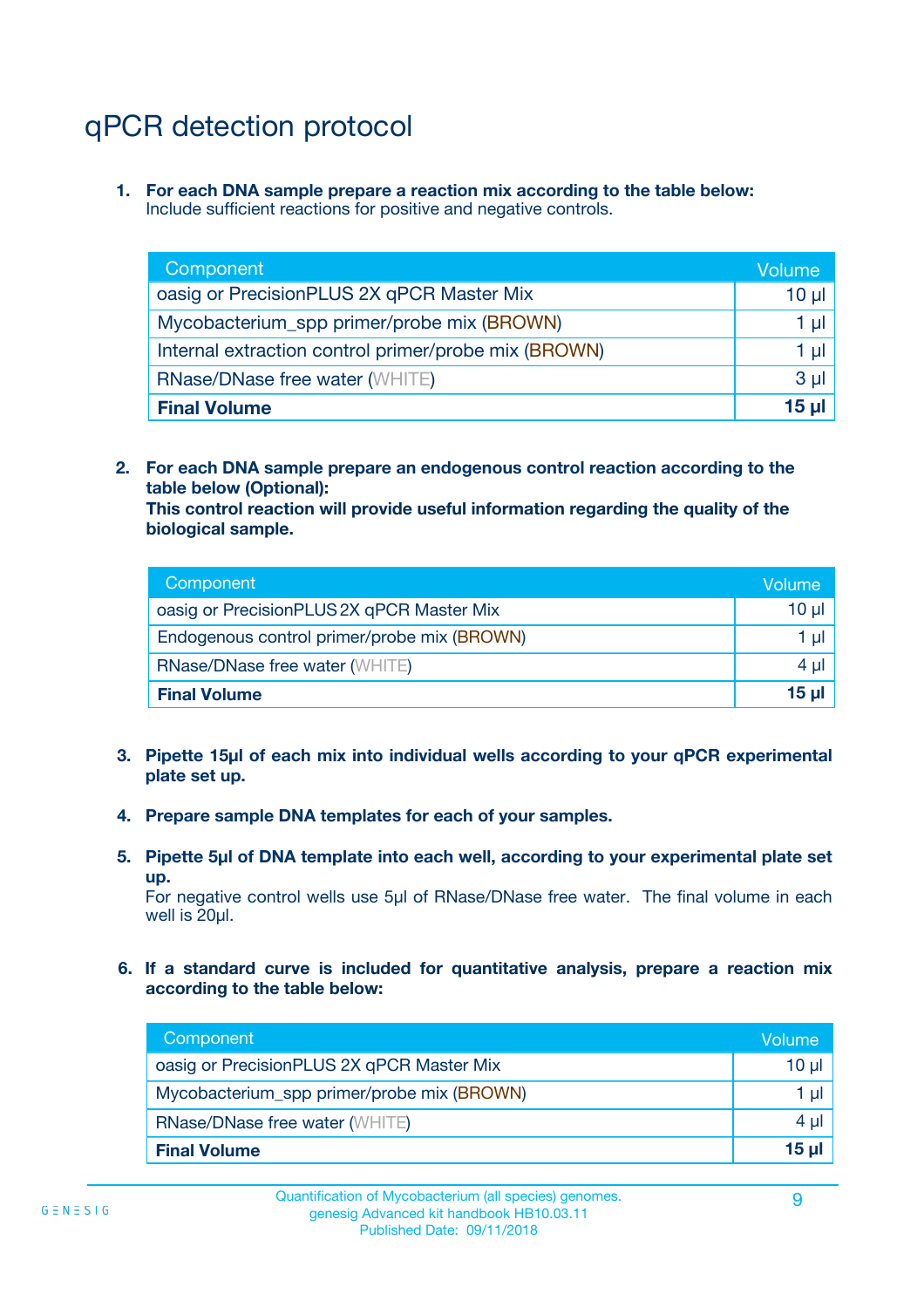#### **7. Preparation of standard curve dilution series.**

- 1) Pipette 90µl of template preparation buffer into 5 tubes and label 2-6
- 2) Pipette 10µl of Positive Control Template (RED) into tube 2
- 3) Vortex thoroughly
- 4) Change pipette tip and pipette 10µl from tube 2 into tube 3
- 5) Vortex thoroughly

Repeat steps 4 and 5 to complete the dilution series

| <b>Standard Curve</b>         | <b>Copy Number</b>     |
|-------------------------------|------------------------|
| Tube 1 Positive control (RED) | $2 \times 10^5$ per µl |
| Tube 2                        | $2 \times 10^4$ per µl |
| Tube 3                        | $2 \times 10^3$ per µl |
| Tube 4                        | $2 \times 10^2$ per µl |
| Tube 5                        | 20 per µl              |
| Tube 6                        | 2 per µl               |

**8. Pipette 5µl of standard template into each well for the standard curve according to your experimental plate set up.**

#### The final volume in each well is 20µl.

## qPCR amplification protocol

Amplification conditions using oasig or PrecisionPLUS 2X qPCR Master Mix.

|             | <b>Step</b>       | <b>Time</b>     | Temp    |
|-------------|-------------------|-----------------|---------|
|             | Enzyme activation | 2 min           | 95 °C   |
| Cycling x50 | Denaturation      | 10 <sub>s</sub> | 95 $°C$ |
|             | DATA COLLECTION * | 60 s            | 60 °C   |

\* Fluorogenic data should be collected during this step through the FAM and VIC channels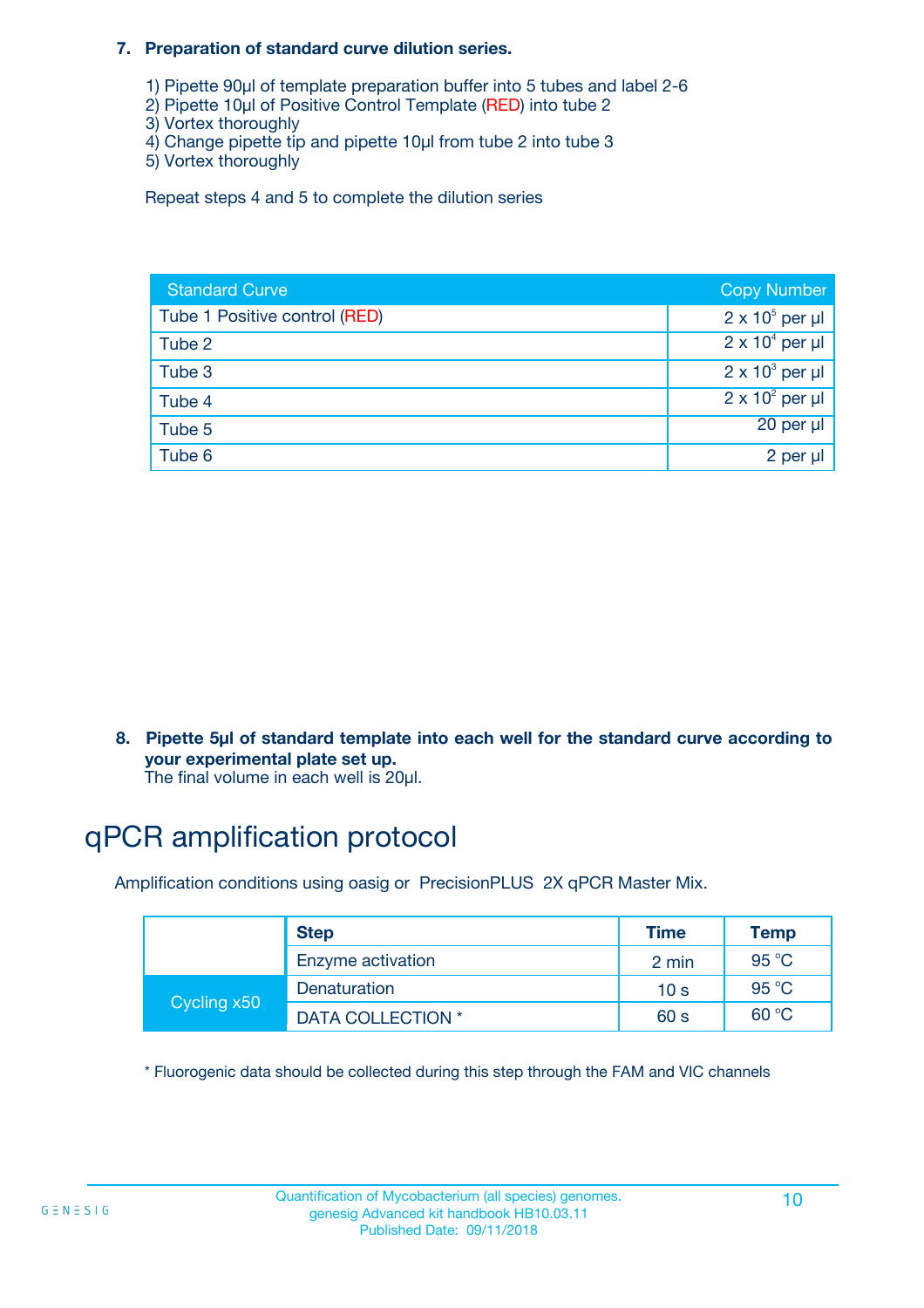# Interpretation of results

| <b>Target</b><br>(FAM) | <b>Internal</b><br>control<br>(NIC) | <b>Positive</b><br>control | <b>Negative</b><br>control | Interpretation                                                                                                  |
|------------------------|-------------------------------------|----------------------------|----------------------------|-----------------------------------------------------------------------------------------------------------------|
| $\leq 30$              | $+ 1 -$                             | ÷                          |                            | <b>POSITIVE QUANTITATIVE RESULT</b><br>calculate copy number                                                    |
| > 30                   | ٠                                   | ÷                          |                            | <b>POSITIVE QUANTITATIVE RESULT</b><br>calculate copy number                                                    |
| > 30                   |                                     | ÷                          |                            | <b>POSITIVE QUALITATIVE RESULT</b><br>do not report copy number as this<br>may be due to poor sample extraction |
|                        | ÷                                   | ÷                          |                            | <b>NEGATIVE RESULT</b>                                                                                          |
| $+ 1 -$                | $+ 1 -$                             | ÷                          | $\leq$ 35                  | <b>EXPERIMENT FAILED</b><br>due to test contamination                                                           |
| $+$ / -                | $+ 1 -$                             | ÷                          | > 35                       | $\star$                                                                                                         |
|                        |                                     | ÷                          |                            | <b>SAMPLE PREPARATION FAILED</b>                                                                                |
|                        |                                     |                            | $+$ /                      | <b>EXPERIMENT FAILED</b>                                                                                        |

Positive control template (**RED**) is expected to amplify between Cq 16 and 23. Failure to satisfy this quality control criterion is a strong indication that the experiment has been compromised.

\*Where the test sample is positive and the negative control is positive with a  $Ca > 35$ , the sample must be reinterpreted based on the relative signal strength of the two results:



If the sample amplifies  $> 5$  Cq earlier than the negative control then the sample should be reinterpreted (via the table above) with the negative control verified as negative.



If the sample amplifies  $< 5$  Cq earlier than the negative control then the positive sample result is invalidated and<br>the result should be determined  $the$  result should be inconclusive due to test contamination. The test for this sample should be repeated.